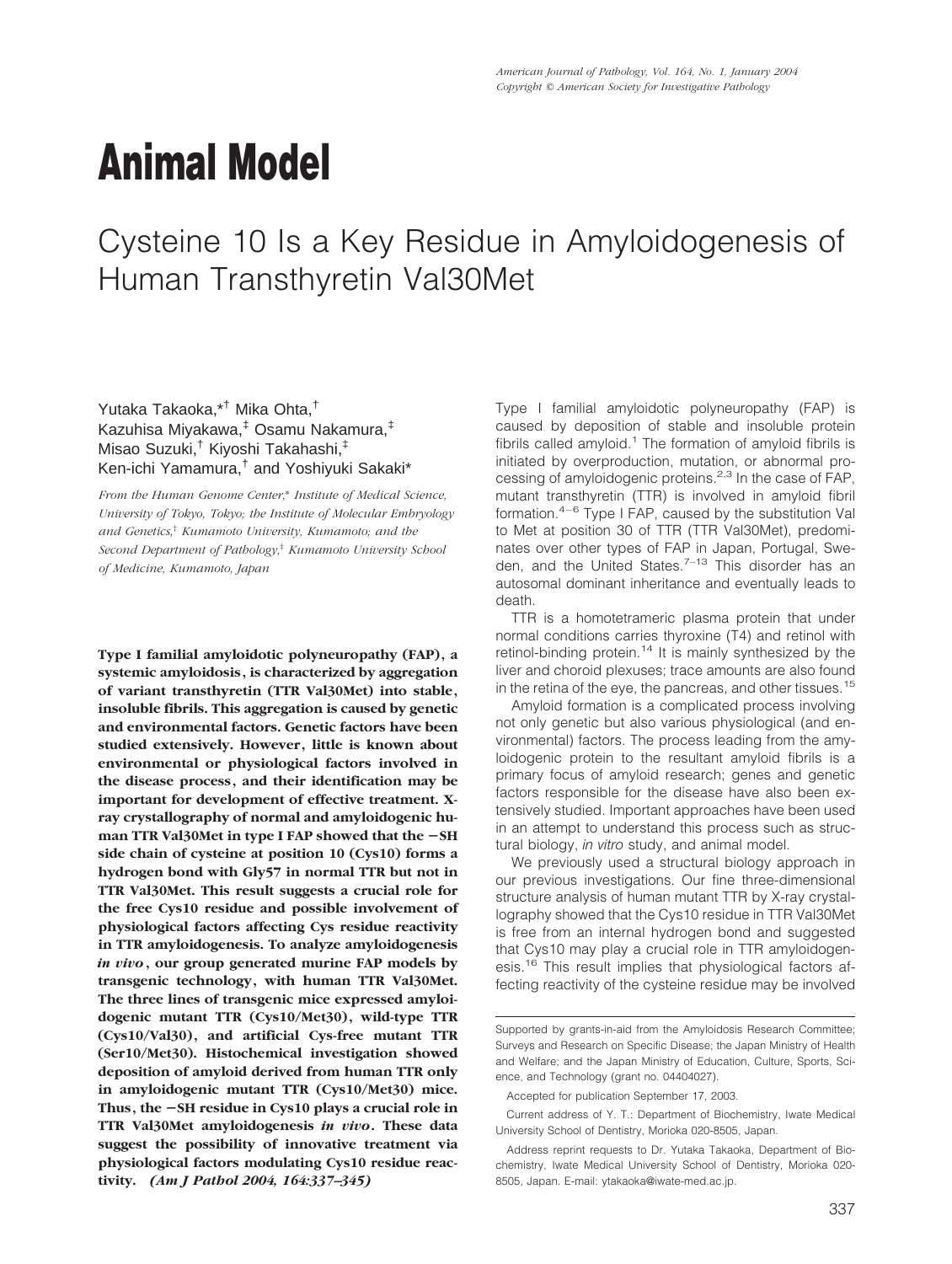in the amyloidogenesis of TTR. Also, Lai and colleagues,<sup>17</sup> Liu and colleagues,<sup>18</sup> Colon and Kelly,<sup>19</sup> and Lashuel and colleagues $^{20}$  reported that TTR can be induced to be partially separated into monomers *in vitro* under low pH and can self-assemble into amyloid fibrils in acidic environment. These results indicate that the misfolded monomer may be a cause of amyloidogenesis and an environmental factor (or factors) may be important in amyloidogenesis.

We previously developed transgenic mouse lines expressing variant TTR that may allow us to analyze the physiology of amyloid formation *in vivo*. 21–24 In this report, we describe experiments designed to study the effect of Cys10 on deposition of human variant TTR-derived amyloid. We compared amyloid formation in three new lines of mice that we developed: amyloidogenic transgenic mice (7.2-hMet30) carrying the human mutant TTR (Cys10/Met30) gene, control transgenic mice (7.2-hTTR) carrying the human wild-type TTR (Cys10/Val30) gene, and Cys-free variant transgenic mice (7.2-hSerMet) carrying the human artificial TTR (Ser10/Met30) gene. By using this *in vivo* experimental system, we found amyloid deposits in only 7.2-hMet30 mice, which means that Cys10 is indeed a crucial factor in TTR amyloidogenesis. Our findings here imply possible control of TTR amyloid formation through physiological or environmental factors that modulate reactivities of the thiol residue of cysteine findings that may thus provide a new pharmacological target in the development of drugs for this intractable disorder.

# Materials and Methods

# *Construction of Transgenes and Production of Transgenic Mice*

A 7.2-kb fragment of the human TTR promoter region (a kind gift from Professor S. Maeda, University of Yamanashi School of Medicine, Yamanashi, Japan), which was derived from LmPAE-7,25 was digested with *Eco*RI and *Bam*HI. The 7.2-kb promoter fragment replaced an MHC class I promoter fragment of a cDNA expression vector pLG1,<sup>26</sup> and the resultant vector was designated pTG.

Three recombinant cDNAs<sup>10</sup> encoding normal TTR, TTR Val30Met, and Ser10-TTR Val30Met were introduced into the cDNA cloning site of the plasmid pTG,<sup>27</sup> and we then checked the DNA sequence.<sup>28</sup> The resultant plasmids were designated 7.2-hTTR, 7.2-hMet30, and 7.2 hSerMet, respectively. Before microinjection of each plasmid into mouse eggs, the plasmids were digested with *Kpn*I and *Sac*II. A 8.95-kb fragment that was obtained was isolated as a transgene. Approximately 200 copies of the transgene were microinjected into the pronucleus of fertilized eggs of C57BL/6J mice (Clea Japan, Tokyo, Japan), as previously described.<sup>29</sup>

The presence of the transgene in mice was checked when the mice were 4 weeks old by use of Southern blot analysis,30 with the *Sca*I-*Xho*I fragment as a probe. The serum level of human TTR in each transgenic mouse was determined by Western blotting to allow selection of two or three producers of high levels of human TTR (strains) for each construct. The resultant transgenic mice were kept under the same specific pathogen-free conditions until the age of 8 months, when they were transferred to conventional housing conditions in Inoue Experimental Animal Center (Kumamoto, Japan).

# *Reverse Transcriptase-Polymerase Chain Reaction (RT-PCR)*

For each transgenic mouse strain, the tissue specificity of transgene expression was determined by RT-PCR.<sup>23</sup> Total RNAs extracted from various tissues via the guanidine thiocyanate procedure were reverse-transcribed into cDNA by SuperScript RT (Gibco/BRL SuperScript Preamplification System; Life Technologies, Inc., Gaithersburg, MD). To avoid co-amplification of endogenous mouse TTR, two transgene-specific primers were synthesized for PCR. One primer (5'-CCTACAGCTCCTGGGCAACGT-GCT-3') was derived from the sequence flanking the 5' end of the inserted human TTR cDNA and the other primer (5'-GGCATTGGCCACACCAGCCACCACCAC-3') was from the sequence flanking the 3' end of the cDNA. PCR was performed with a reaction mixture (50  $\mu$ I) containing 5 pmol of primers, 1 U of AmpliTaq DNA polymerase (Perkin-Elmer/Cetus, Tokyo, Japan), 1× PCR buffer, and 200  $\mu$ mol/L dNTPs on a heating block (PC-700; ASTEC, Fukuoka, Japan). After 30 cycles of amplification (1 cycle: denaturation at 94°C for 60 seconds, annealing at 58°C for 60 seconds, and extension at 72°C for 120 seconds), PCR products were processed by electrophoresis on an agarose gel. A 630-bp product was detected by use of ethidium bromide.

# *Immunoblot Analysis and Quantification of Human TTR in Serum*

To select the transgenic mice for this research, human TTR levels in mouse sera were determined by immunoblotting according to a previously reported method.<sup>23</sup> but without the use of radioisotopic detection. This immunoblot-based method, free from the effect of endogenous mouse TTR, allows use of our human TTR antibody that reacts with the mouse TTR and the human TTR concentrations in mouse sera were comparable to those found in our previous research.<sup>23,31</sup>

Mouse serum samples were subjected to 17% sodium dodecyl sulfate-polyacrylamide gel electrophoresis and were electroblotted onto methyl alcohol-treated nylon membranes (Hybond  $N^+$ ; Amersham, Buckinghamshire, UK). The membranes were incubated with rabbit antihuman prealbumin antibody (MBL, Nagoya, Japan) and were then treated with horseradish peroxidase-conjugated goat anti-rabbit IgG. The membranes were developed according to Amersham's enhanced chemiluminescence protocol. After Western blotting, the serum concentration of human TTR in each transgenic mouse strain was determined by a gel plotting macro of the NIH Image program (Wayne Rasband, National Institutes of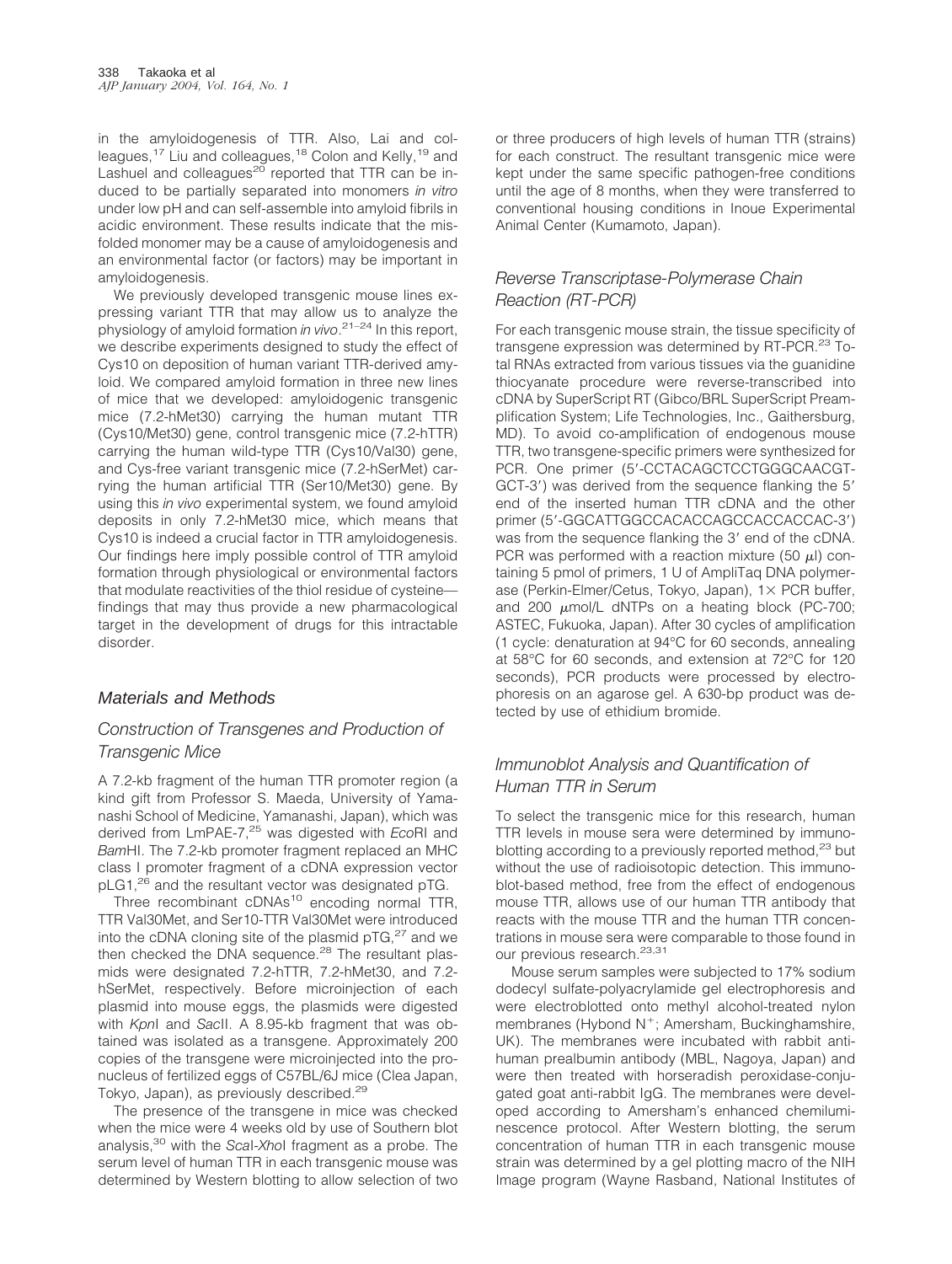Health, Bethesda, MD). There were approximately linear relationships between the human TTR control and the imaging program intensity of the bands until 20 mg/dl. We chose two or three transgenics of nearly the same human TTR level for each line.

#### *Histochemical Analysis*

Transgenic mice were killed under ether anesthesia at 9, 15 to 19, and 21 to 24 months of age. Tissues—heart, kidneys, spleen, liver, lungs, pancreas, stomach, small and large intestines, urinary bladder, thyroid gland, lymph nodes, bone marrow, sciatic nerves, autonomic nerves, and brain—were excised, fixed in 10% neutral buffered formalin, and embedded in paraffin. Paraffin sections were stained with hematoxylin and eosin. For histochemical demonstration of amyloid, the same sections were stained with Congo Red according to Wright's method, ie, with potassium permanganate ( $KMnO<sub>4</sub>$ ) before Congo Red staining.<sup>32</sup> To detect the emerald green birefringence emitted from the amyloid deposits, a polarized microscope was used to examine the Congo Redstained sections.

#### *Immunohistochemical Analysis*

For immunohistochemical demonstration of the major components of amyloid deposits, the tissues were embedded in OCT compound (Miles, Elkhart, IN), frozen in liquid nitrogen on a floating plastic vessel, and sectioned by use of a cryostat (Bright, Huntington, UK). After inhibition of endogenous peroxidase activity, $33$  the sections were immunostained by the indirect immunoperoxidase method.<sup>23</sup> The first antibodies were rabbit anti-human prealbumin (transthyretin) (DAKO, Glostrup, Denmark) and anti-mouse SAP (Behring Diagnostics, La Jolla, CA), and the second antibody was the anti-rabbit immunoglobulin horseradish peroxidase-linked  $F(ab')_2$  fragment (Amersham, Poole, UK). After visualization with 3,3-diaminobenzidine (Sigma Chemical Co., St. Louis, MO), sections were stained with hematoxylin and mounted with malinol. For detection of AA amyloid, sections were stained by using the mouse anti-human amyloid A monoclonal antibody (DAKO) and the MOM kit (Vector, Burlingame, CA) according to the manufacturers' instructions, as described previously.<sup>34</sup> To obtain negative controls, the same procedure was done without the primary antibodies.

#### Results

# *Construction of Transgenes and Generation of Transgenic Mice*

Our previous X-ray study showed that the Cys10 of TTR Val30Met is free from the intermolecular hydrogen bond found in normal TTR (Figure  $1$ )<sup>16</sup> and led us to the hypothesis that the free cysteine residue may play a critical role in amyloidogenesis. To investigate the relationship



**Figure 1.** Schematic drawing of changes in interaction of Cys10 (from Terry et  $al^{17}$ ). Left, normal TTR: the  $-SH$  group of Cys10 interacted with the NH group of residue 57 (NH57) by means of a hydrogen bond (3.3  $\pm$  0.2 Å). **Right**, TTR Val30Met: the structural effect of the Met30 substitution is breakage of the hydrogen bond between Cys10 and NH57.

between Cys10 and amyloid deposits, we developed transgenic mice expressing human TTRs with appropriate amino acid substitutions. First, we constructed three transgenes with a 7.2-kb fragment of human TTR promoter, as described in Materials and Methods. Genetic types of those transgenes are Cys10/Val30 for the wildtype TTR, Cys10/Met30 (TTR Val30Met) for the amyloidogenic mutant TTR, and Ser10/Met30 (artificial TTR: Val30Met with Cys10Ser) for an artificial Met30 TTR without the cysteine residue (Figure 2a). Serine was chosen as the replacement because it is structurally similar to cysteine but is chemically inert, that is, the only  $-SH$ residue in cysteine is replaced by  $-OH$  in serine.

Second, these transgenes were injected into fertilized eggs. The mice thereby produced were used for Southern and Western blot analysis (Figure 2c), and two or three strains were chosen for each mouse line: 7.2-hTTR, strains CV1 and CV2; 7.2-hMet30, strains CM1, CM2, and CM3; and 7.2-hSerMet, strains SM1, SM2, and SM3. The copy number of the transgene in each strain was 10 to 25 (Figure 2d). At 8 weeks of age, these mice were mated with wild-type C57BL/6J mice. All lines of transgenic mice transmitted the transgene to their offspring, and these offspring were used for analysis. All of the mice were housed under specific pathogen-free conditions for 8 months and were then transferred to conventional housing conditions, in which amyloidosis is expected to be enhanced.

#### *Transgene Expression*

The transgenic mice were further characterized. To examine the tissue specificity of transgene expression in all transgenic mouse strains, total RNAs were extracted from various tissues (brain, heart, lung, spleen, liver, kidney, esophagus, small intestine, and skeletal muscle) and were subjected to RT-PCR analysis. PCR products were detected only in liver and brain (Figure 2b). Immunohistochemical analysis showed that the transgenes were translated at the choroid plexus in the brain, liver, and retina of the eye, as is the case in humans (data not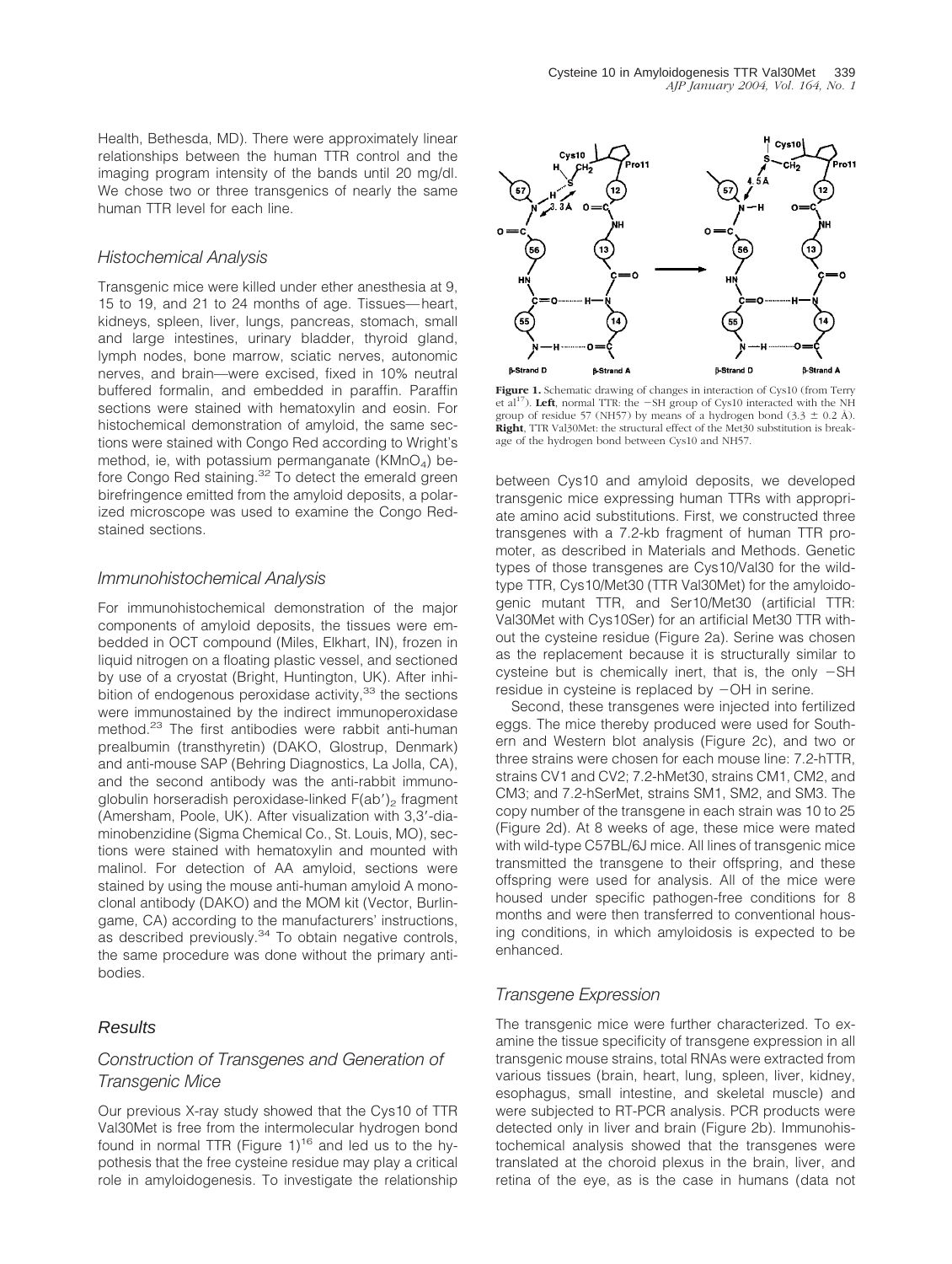

**Figure 2.** Characterization of transgenic mice. **a:** Structures of three transgenes used in human TTR transgenic mice. Each transgene contained 7.2 kb of the human TTR promoter region (indicated by the **gray box**); rabbit --globin gene and human TTR cDNA encoding Val30Met as an amyloidogenic mutant TTR; and Cys10Ser Val30Met as an artificial mutant TTR without the SH residue of Cys10 or normal TTR. The **black box** indicates TTR  $cDNA$  that was inserted into the rabbit  $\beta$ -globin gene exon (indicated by the **striped box**) and intron (**bold line**) to express the cDNA gene *in vivo*. After construction, the plasmid was digested by *Kpn*I and *Sac*II to exclude the vector sequence from the transgene. Symbols for restriction endonucleases are as follows: B, *Bam*HI; E, *Eco*RI; K, *Kpn*I; S, *Sac*II; Sc, *Sca*I; X, *Xho*I. **b:** Expression of the transgene in transgenic mice as detected by RT-PCR. Expression of the transgene was detected in the brain and liver of all transgenic mice. G3PDH was used as a loading control. Expression patterns in all transgenic mice were the same. Symbols for tissues are as follows: B, brain; H, heart; Lu, lung; S, spleen; L, liver; K, kidney; E, esophagus; SI, small intestine; SM, skeletal muscle. **c:** Detection of human TTR in mouse serum. Serum from transgenic mice was separated by sodium dodecyl sulfatepolyacrylamide gel electrophoresis and stained with anti-human TTR antibody. All strains—CM1, CM2, and CM3 (7.2-hMet30 mice); SM1, SM2, and SM3 (7.2-hSerMet mice); CV1 and CV2 (7.2-hTTR mice)—contained both mouse and human TTR. **Lane H**, human serum; **lane C**, mouse serum. **d:** Characterization of transgenic mice. The patterns of human TTR (hTTR) translated tissues in all transgenics were demonstrated by use of immunohistochemistry. No significant difference in the serum concentration of human TTR in each strain was found, except for the concentration in the SM2 line, which was higher than that in the CV1 line ( $P < 0.05$ ). Symbols for tissues are as follows: CP, choroid plexus; L, liver; Ey, retina of eye. \*, Data are means  $\pm$  SD.

shown). Concentrations of human TTR in the two 7.2 hTTR mouse strains CV1 and CV2, the three 7.2-hMet30 transgenic mouse strains CM1, CM2, and CM3, and the three 7.2-hSerMet mouse strains SM1, SM2, and SM3 are given in Figure 2d.

A previous study suggested that amyloid deposition depends on the serum levels of human TTR in the case of 0.6-hMet30 mice (2.0 mg/dl) and 6.0-hMet30 mice (14.5 mg/dl).<sup>24</sup> It is important to compare similar levels of human TTR concentration in the different mouse lines. In our three lines, there was no statistically significant difference

| Table 1. Deposition of Amyloid Derived from Human TTR |  |
|-------------------------------------------------------|--|
|-------------------------------------------------------|--|

|                      |        | No. of mice with amyloid/total no.<br>of mice |            |  |
|----------------------|--------|-----------------------------------------------|------------|--|
| Mouse line (strain)  | Age 9  | Age 15 to                                     | Age 21 to  |  |
|                      | months | 19 months                                     | 24 months  |  |
| 7.2-hMet30 (CM1)     | 0/3    | 0/5                                           | $5/10*$    |  |
| 7.2-hMet30 (CM2)     | 0/1    | 0/7                                           | $7/12*$    |  |
| 7.2-hMet30 (CM3)     |        | 0/7                                           | $2/5*$     |  |
| 7.2-hSerMet (SM1)    | 0/1    | 0/2                                           | 0/6        |  |
| 7.2-hSerMet (SM2)    |        | 0/4                                           | $0/25^{+}$ |  |
| 7.2-hSerMet (SM3)    | 0/3    | 0/5                                           | 0/9        |  |
| 7.2-hTTR (CV1)       |        | 0/2                                           | 0/4        |  |
| 7.2-hTTR (CV2)       | 0/1    | 0/6                                           | 0/23       |  |
| Control (littermate) | 0/1    | 0/6                                           | 0/18       |  |

\*Statistical difference noted between 7.2-hMet30 line and the other two lines.

<sup>†</sup>Only one mouse with AA amyloid deposition (TTR negative).

in the human TTR concentrations. Only the SM2 strain had a higher serum concentration of human TTR than did the CV1 strain  $(P < 0.05)$ . Nontransgenic littermates showed no detectable level of human TTR in serum samples (Figure 2c).

#### *Evaluation of TTR Amyloid Deposition by Congo Red Staining and Immunohistochemistry*

We examined each transgenic line at 9, 15 to 19, and 21 to 24 months after birth in an effort to detect amyloid deposits. We used tissue samples from transgenic and nontransgenic mice, both male and female, for each time point. Paraffin sections were stained by the Congo Red method as noted in Materials and Methods and were then subjected to examination with a polarized microscope. Amyloid deposits were found only in the 7.2-hMet30 line, in 5 of 10 CM1 mice, 7 of 12 CM2 mice, and 2 of 5 CM3 mice at 21 to 24 months of age (Table 1). Table 2 shows the location and relative amount of amyloid deposits in the various tissues examined: heart, thyroid, lung, liver, kidney, esophagus, upper stomach, urinary bladder, testis, and large and small intestines—the same pattern of deposition that was observed in other TTR transgenic mice and reported previously.<sup>23,24</sup> No significant sex difference was observed in the pattern of deposits. Marked deposition was found in the kidney (Figure 3a), the interstitium of the thyroid (Figure 3d), and the small intestine (Figure 3f). These tissues demonstrated an apple green birefringence under polarized light (Figure 3; b, e, and g). No pathological change was observed in the sciatic nerve (data not shown).

As an example of immunohistochemical analysis, Figure 3c shows that amyloid deposits reacted to anti-human TTR antibody. The result demonstrates that these amyloid deposits were of human variant TTR origin. The amyloid deposits also reacted to anti-mouse serum amyloid P component (SAP) antibody (data not shown), which indicated that murine SAP binds to human TTR Val30Metderived amyloid.

No amyloid deposition was detected in 7.2-hTTR mice (strains CV1 and CV2) carrying the wild-type human TTR gene, however. Also, nontransgenic littermates showed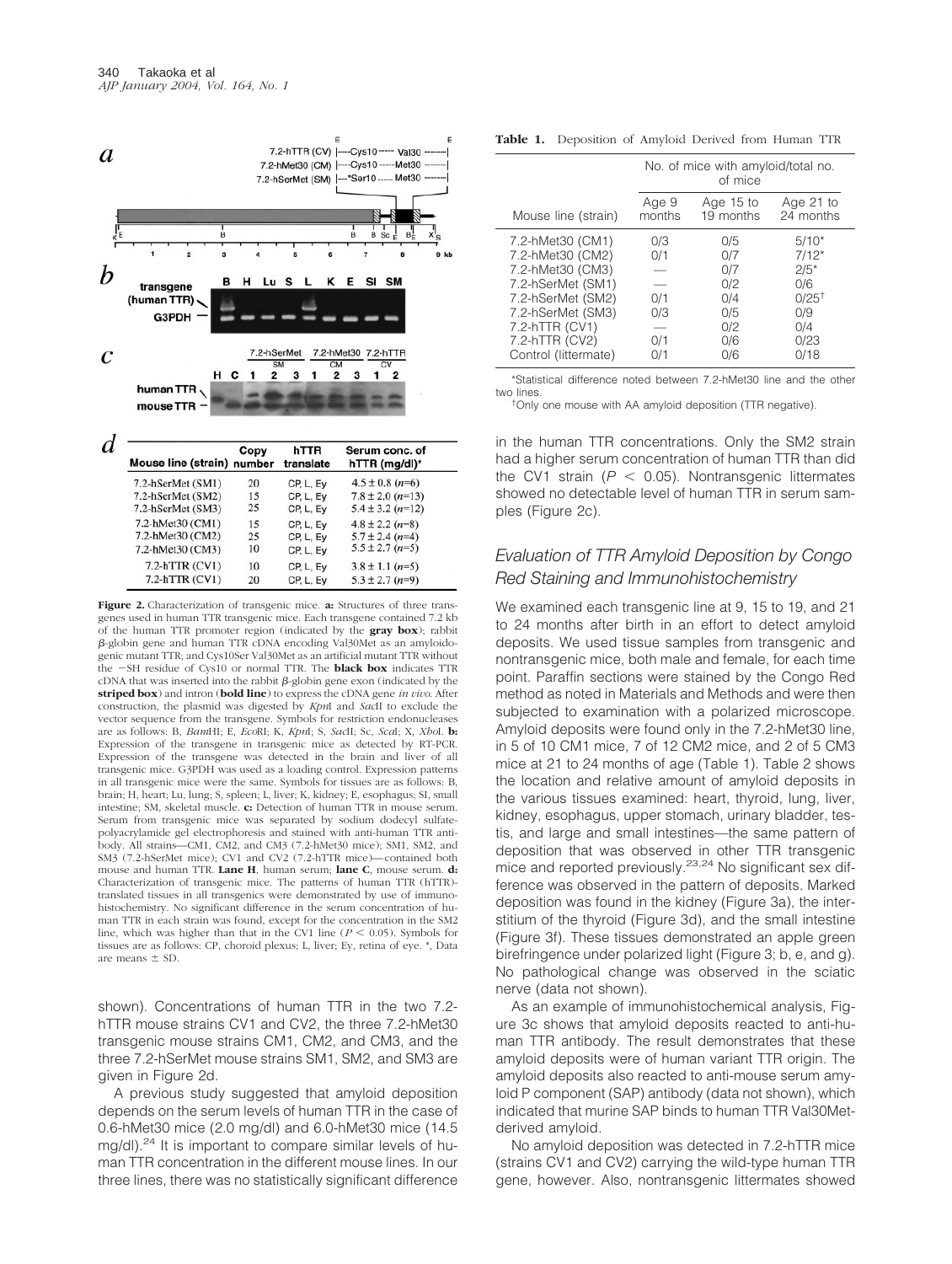| <b>Table 2.</b> Tissue Distribution of TTR Amyloid Deposits in 7.2- |
|---------------------------------------------------------------------|
| hMet30 Line at the Age of 21 to 24 Months                           |

|                                                                           | CM <sub>1</sub>             | CM <sub>2</sub>             | CM <sub>3</sub> |
|---------------------------------------------------------------------------|-----------------------------|-----------------------------|-----------------|
| Total no. of mice with<br>amyloid/total no. of<br>mice without<br>amyloid | 5/5                         | 7/5                         | 2/3             |
| Number of mice with<br>amyloid (total<br>examined), $\partial/\partial$   | 4 (7)/1 (3)                 | 6(10)/1(2) 0(2)/2(3)        |                 |
| Brain                                                                     |                             |                             | ΝT              |
| Sciatic nerve                                                             |                             |                             | NT              |
| Heart                                                                     | $±$ to $++$                 | $±$ to $+$                  | $\pm$           |
| Thyroid                                                                   | $+$ to $++$                 | $^{+}$                      | NT              |
| Lung                                                                      | $-$ to $\pm$                | $-$ to $\pm$                | NT              |
| Liver                                                                     | $-$ to $\pm$                | $-$ to $\pm$                | NT              |
| Kidney                                                                    |                             | $++$ to $+++$ $++$ to $+++$ | $++$            |
| Spleen                                                                    |                             |                             | NT              |
| Esophagus                                                                 | $-$ to $++$                 | $-$ to $+$                  | NT              |
| Upper stomach                                                             | $±$ to $++$                 | $±$ to $+$                  | NT              |
| Large intestine                                                           | $-$ to $++$                 | $±$ to $++$                 | NT              |
| Small intestine                                                           | $++$ to $+++$ $++$ to $+++$ |                             | NT              |
| Urinary bladder                                                           | $-$ to $+$                  |                             | NT              |
| Testis                                                                    | $-$ to $\pm$                |                             | NΤ              |

 $-$ , no amyloid deposits;  $\pm$ , deposition limited to the walls of small vessels; +, deposition in walls of small vessels and surrounding areas;  $++$ , moderate deposition in interstitium;  $++$ , marked deposition in interstitium and parenchyma; NT, not tested.

no amyloid deposition at 24 months of age (Table 1). These results clearly indicate that amyloid deposition in the 7.2-hMet30 mice was mutation-dependent, as in the case of FAP patients (Table 3). In mice with Congo Rednegative results, nonfibrillar aggregates of human TTR were detected by immunohistochemical staining in one line of each strain. Nonfibrillar deposits were found in both males and females at 21 to 24 months of age, as in other previous reports (Figure 4). 34, 35

#### *Role of Cys10 in TTR Amyloidogenesis*

To analyze the role of Cys10 in amyloidogenesis of TTR V30M, 7.2-hSerMet mouse strains were prepared. Samples of tissues, including different organs, skeletal muscle, and various neural tissues, were taken from all three strains of 7.2-hSerMet mice at 9, 15 to 19, and 21 to 24 months age and were subjected to Congo Red staining. No TTR-positive amyloid deposition was observed in any strain. Only one mouse of the 7.2-hSerMet line (SM2 strain) showed a very weak congophilic anti-human TTRnegative deposit in the kidney after  $KMD<sub>4</sub>$  treatment. This deposit reacted with AA amyloid antibody but not with human TTR antibody (data not shown). Table 3 indi-

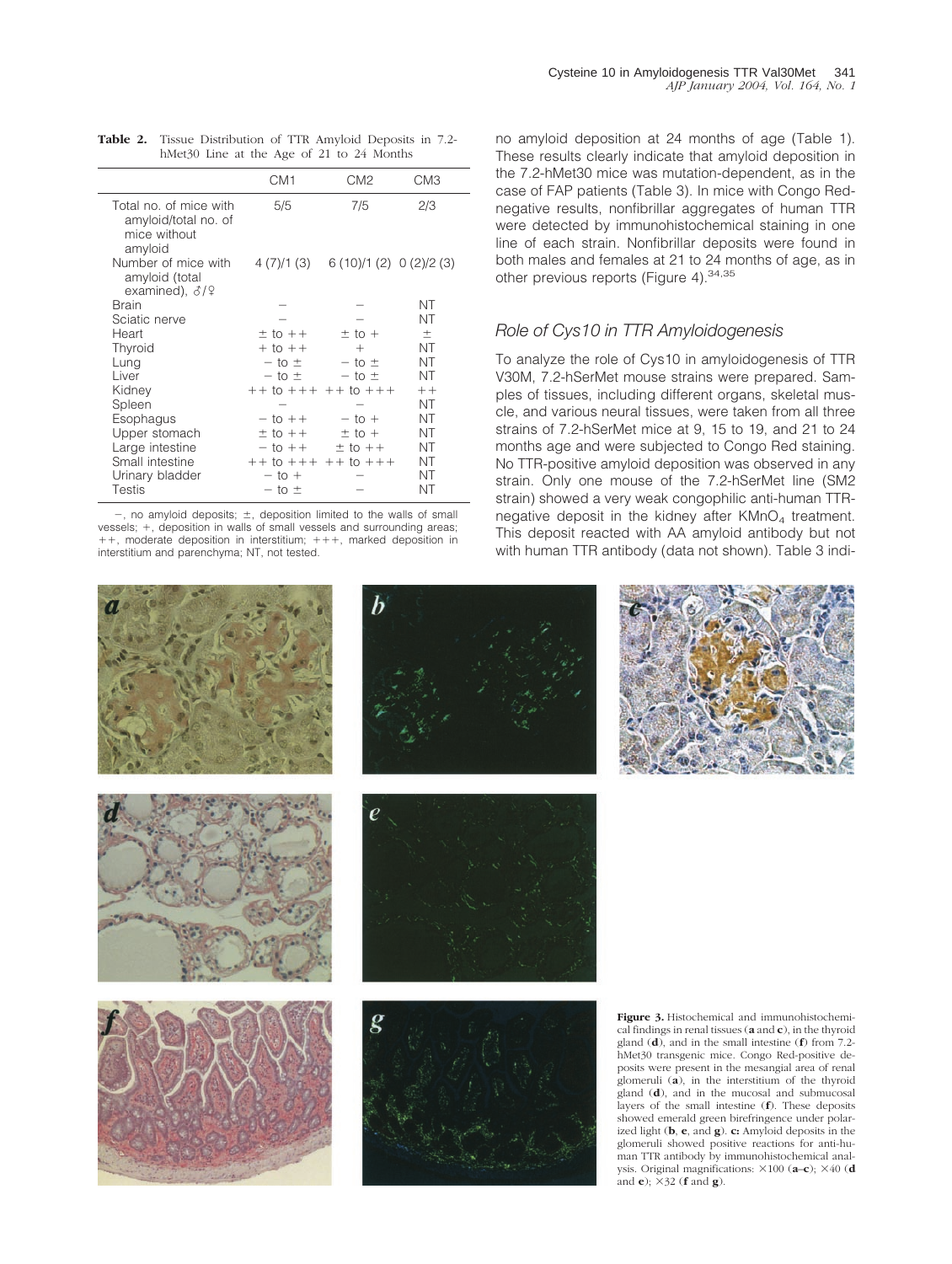|             |                       | Amino acid characterization |                          |                          |                                 |                          |
|-------------|-----------------------|-----------------------------|--------------------------|--------------------------|---------------------------------|--------------------------|
| Mouse line  | Genotype of human TTR | Cys <sub>10</sub>           | Ser <sub>10</sub>        | Val30                    | Met30                           | TTR amyloid deposition   |
| $7.2-hTTR$  | Normal                |                             | $\overline{\phantom{0}}$ |                          | $\hspace{0.1mm}-\hspace{0.1mm}$ | $\overline{\phantom{0}}$ |
| 7.2-hMet30  | Amyloidogenic         |                             |                          | -                        |                                 |                          |
| 7.2-hSerMet | Artificial-SH free    | -                           | -                        | $\overline{\phantom{a}}$ |                                 |                          |

**Table 3.** Relation Between Amino Acid Content of Human TTR and Amyloid Deposition

 $+$ . present:  $-$ . absent.

cates that both 7.2-hSerMet and 7.2-hMet30 mice had the same Val30Met mutation in the human TTR, but the former transgene of artificial human TTR had Ser10 and not Cys10 so that there was no thiol residue. Ser10 completely suppressed the amyloid deposition of TTR Val30Met (0 of 6, 0 of 25, and 0 of 9 in SM1, SM2 and SM3, respectively), compared with amyloid deposition in all 7.2-hMet30 mouse strains (5 of 10, 7 of 12, and 2 of 5 in CM1, CM2, and CM3, respectively) at 21 to 24 months (Table 1). These results indicate that the thiol residue of Cys10 is a key factor in amyloidogenesis of TTR Val30Met. In addition, the finding of Congo Red-negative nonfibrillar deposits in all strains suggests that Cys10 may play a role in fibrillogenesis.

#### Discussion

In intricate diseases such as amyloidosis, both genetic and environmental factors are involved in the disease process. Recent advances in genomics have accelerated the identification of genetic factors, but the way in which environmental factors affect that process is not completely understood. Although no solid approach exists for identification of such environmental factors, the purpose of the present work is to report that careful analysis of genetic factors may provide clues to the environmental influences. X-ray crystallography of TTR Val30Met, which is responsible for type I  $FAP$ ,<sup>7</sup> showed that the Met30 substitution induces a very small change

 $\mathcal{C}_{0}$ 

in the structure of  $TTR$ ,<sup>16</sup> and a significant change caused by Met30 clearly breaks the apparent hydrogen bond between Cys10 and Gly57 and moves the cysteine side chain slightly out of its pocket (Figure 1). This structural alteration led us to the hypothesis that a cysteine residue is involved in the Val30Met type of FAP amyloidogenesis. In this study, we show that Cys10 of TTR Val30Met is indeed a prerequisite for amyloidogenesis. This result suggests the importance of environmental and physiological factors affecting the reactivity of the thiol residue of Cys10 in FAP amyloidogenesis.

There have been two previous reports of FAP research on Cys10 (Cys-free studies): a study of a TTR Cys10Arg kindred36 and an *in vitro* TTR Cys10Ala study.37 The first study reported the late onset (older than 60 years of age) of FAP, which is different from the early onset ( $\sim$ 25 to 35 years of age) of TTR Val30Met FAP. This finding suggested that amyloidogenesis of Cys10Arg is not the same as that of Val30Met. In the case of TTR Cys10Arg, the van der Waals volume of arginine (148 Å<sup>3</sup>) is higher than that of cysteine (86  $\AA$ <sup>3</sup>); this difference leads to a conformational modification of the TTR protein that may result in the late onset of TTR Cys10Arg amyloidosis. The second study, comparing the role of Cys10 TTR (Cys10Ala) with wild-type TTR, reported equal structural stability and capability of fibril formation *in vitro*. However, this study examined only the Val30 type, not the Val30Met mutant.

Both studies, therefore, do not contradict our hypothesis that Cys10 plays a very important role in amyloido-

|                 | Mouse line (strain) | No. of mice with TTR staining /<br>total no. of mice with Congo red-negative staining |                  |                 | Tissue distribution of                                    |
|-----------------|---------------------|---------------------------------------------------------------------------------------|------------------|-----------------|-----------------------------------------------------------|
|                 |                     | Age 15-19 months                                                                      | Age 21-24 months |                 | nonfibrillar deposition                                   |
| 8               | 7.2-hMet30 (CM1)    | 0/1                                                                                   | 0/5              |                 | male:1, lung<br>female:1, tyroid,<br>vascular endothelium |
|                 | 7.2-hMet30 (CM2)    |                                                                                       | 0/4              | 2/12<br>(16.7%) |                                                           |
|                 | 7.2-hMet30 (CM3)    | 0/2                                                                                   | 2/3              |                 |                                                           |
|                 | 7.2-hSerMet (SM1)   | 0/1                                                                                   | 0/4              |                 | male:2, glomeruli<br>female:1, glomeruli                  |
| <b>Congress</b> | 7.2-hSerMet (SM2)   | 0/5                                                                                   | 3/17             | 3/28<br>(10.7%) |                                                           |
|                 | 7.2-hSerMet (SM3)   | 0/2                                                                                   | 0/7              |                 |                                                           |
|                 | 7.2-hTTR<br>(CV1)   | 0/2                                                                                   | 2/4              | 3/18            | male:2, glomeruli,<br>small intestine<br>female:1, lung   |
|                 | 7.2-hTTR<br>(CV2)   |                                                                                       | 1/14             | (16.7%)         |                                                           |

**Figure 4.** Analysis of nonfibrillar TTR deposition in Congo Red-negative transgenics. **a:** The glomerulus did not show any staining, but erythrocytes in the capillary lumen of glomerular tufts had slight Congo Red staining. **b:** Immunohistochemical staining in the same transgenic mouse demonstrated TTR deposition in the mesangial area of the glomerulus. **a** and **b** were not adjacent serial sections but were from the same 7.2-hTTR mouse. **c:** Congo Red-negative TTR deposition was found in one strain of each line (CM3 and SM2) and in CV1 and CV2 strains at 21 to 24 months of age. Original magnifications,  $\times 200$  (a and **b**).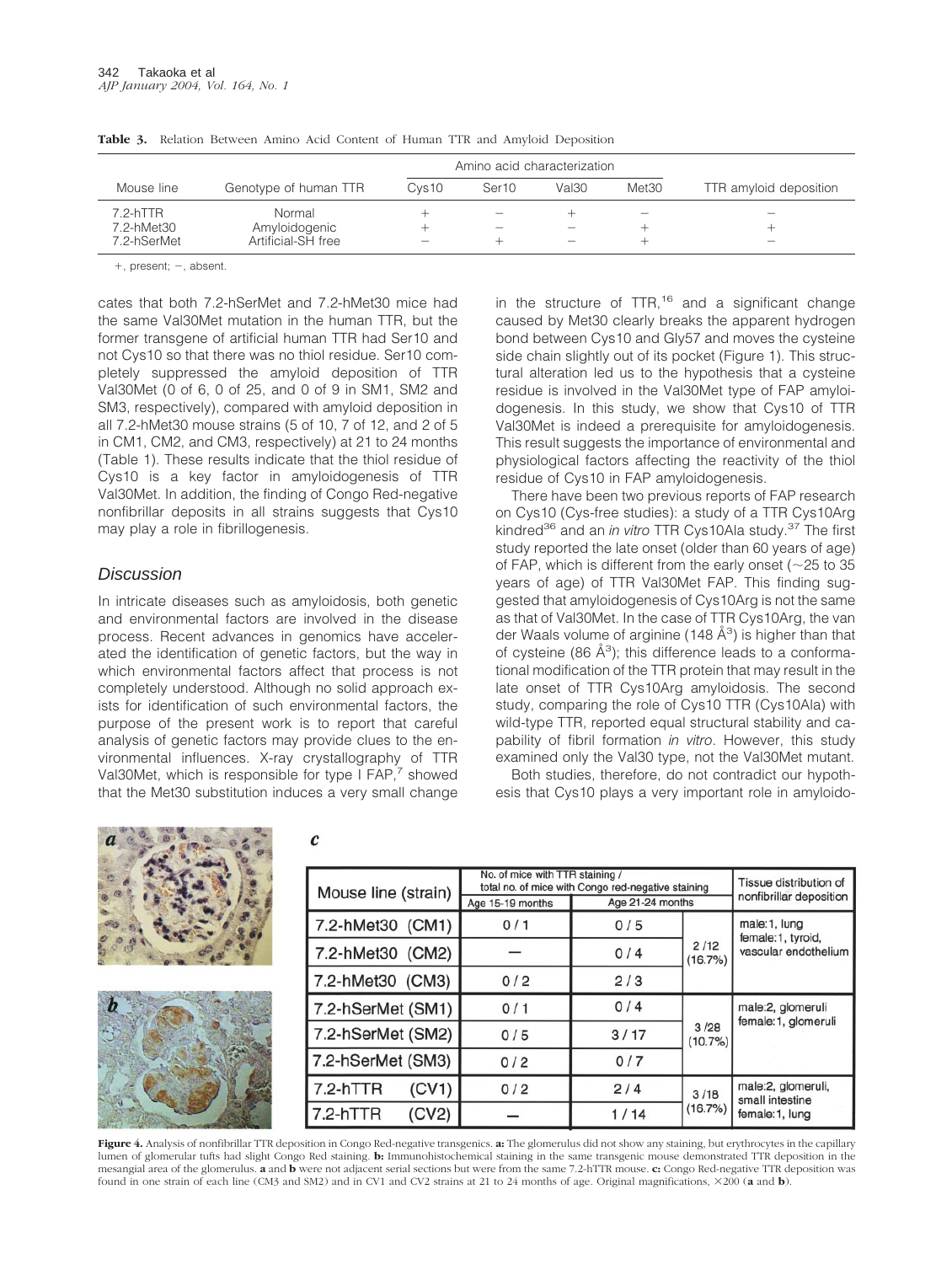genesis of TTR Val30Met. In addition, wild-type TTR causes senile amyloidosis, as does Cys10Arg in that kindred. Although we could not identify the pathogenesis with certainty, both studies suggested that a Cys10-unrelated process may exist for formation of amyloid in types of FAP amyloidosis other than Val30Met. To best study such a process, *in vitro* physiological conditions should be similar to physiological conditions found in patients, but *in vitro* reproduction of these *in vitro* physiological conditions is difficult. We used our transgenic mouse model of TTR Val30Met amyloidosis, because this model provides a suitable experimental *in vivo* system.

The human artificial TTR (Ser10/Met30) gene was used to study the role of Cys10 in amyloidogenesis of TTR Val30Met. Although we do not have a crystal structure of the artificial TTR molecule (Ser10/Met30), no dynamic conformational change would occur between Val30Met TTR and artificial TTR because Cys10 is not one of the backbone ( $\beta$ -strand) amides in which the conformational instability of TTR is located.<sup>18</sup> In addition, many researchers use cysteine-to-serine substitution, which results in a similar protein folding,<sup>38</sup> because cysteine resembles serine in molecular structure and van der Waals volume (86 Å<sup>3</sup> for cysteine *versus* 73 Å3 for serine).

TTR amyloid deposits were observed in all 7.2-hMet30 strains in which Cys10 was included in the human TTR, but not in the 7.2-hSerMet line (Table 1). This result indicates that amyloid deposition was suppressed by substituting the chemically inert serine for cysteine, which suggests that Cys10 is an essential residue in TTR amyloidogenesis *in vivo*.

Only one 7.2-hSerMet (SM2) mouse (24 months old) demonstrated a very weak Congo Red-positive and TTRnegative deposit. The paraffin sections showed very slight staining with  $KMnO<sub>4</sub>$  treatment before use of the Congo Red method, which indicates weak  $KMnO<sub>4</sub>$  reactivity.<sup>32</sup> This deposit reacted with AA amyloid (data not shown). Indeed, another research group has reported that TTR-free AA amyloid deposits were found in the negative littermates of TTR Leu55Pro transgenic mice.<sup>35</sup> In addition, seven of the 7.2-hSerMet mice had no amyloid deposition at 26 to 31 months of age (data not shown).

The proportion of amyloid deposition in 7.2-hMet30 mice was lower (50 to 60%) than that in 6.0-hMet30 mice.<sup>22</sup> One possible reason for this is the serum level of human variant TTR: the serum concentration in 7.2 hMet30 mice was half that in 6.0-hMet30 mice and is double that in 0.6-hMet30 mice.<sup>31</sup> However, a previous study found no correlation between the serum levels of human variant  $TTR^{23}$  in the amyloid mouse model. Another possibility was an environmental factor: housing under specific pathogen-free conditions for 8 months could have resulted in the difference between 7.2 hMet30 and 6.0-hMet30 mice. In the 6.0-hMet30 model, no amyloid deposition was found under specific pathogen-free conditions, but the conventional condition was an amyloidogenic environment.<sup>39</sup> The deposition may arise from factors other than the genetic background. Indeed, all six 7.2-hMet30 mice showed amyloid deposition at 24 months when mice were kept only under conventional conditions (data not shown), as in our results for 6.0-hMet30 mice kept under conventional conditions.24 Further analysis is needed to identify the relation between environmental factor(s) and amyloidogenesis.

Because cysteine is reactive, it is likely that the thiol residue of Cys10 is involved in amyloid formation through its oxidation. Indeed, severe oxidative stress was observed in FAP patients,<sup>40</sup> and in one FAP patient who possessed a mutant extracellular superoxide dismutase gene, massive amyloid depositions were much more severe than those in other FAP patients.<sup>41</sup> In addition, it is notable that the amyloid of TTR Val30Met includes disulfide bridges, which may have been caused by oxidation of the thiol residue of cysteine.<sup>42,43</sup> These findings thus also suggest the importance of the oxidation of Cys10, the sole cysteine residue of  $TTR$ ,  $44$  in TTR amyloidogenesis.

Oxidation plays an important role in various degenerative diseases including amyloidosis.45 For example, oxidative stress<sup>46</sup> and modification of the cysteine residue of  $\beta$  amyloid precursor protein<sup>47,48</sup> have been observed in Alzheimer's disease. These observations provide additional evidence supporting oxidative stress and cysteine modification as key factors in amyloid research.

In 7.2-hTTR strains overexpressing human wild-type TTR, nonfibrillar TTR deposits were found in mice at 21 to 24 months of age but amyloid deposits were not seen up to 30 months of age. Teng and colleagues<sup>35</sup> reported that transgenics overexpressing wild-type human TTR can produce both fibrillar and nonfibrillar deposits. This result is not consistent with our findings for amyloid deposits. The reason may be a difference in genetic background: Teng and colleagues $^{35}$  used C57BL/6  $\times$  DBA/2 mice and we used C57BL/6 mice. Our previous study suggests this possibility because, in the case of Val30Met TTR overexpressed by a metallothionein promoter, C57BL/6 mice showed amyloid deposits<sup>49</sup> but (C57BL/6  $\times$  C3H)F1  $\times$ BALB/c mice<sup>50</sup> did not. This means that a different genetic background leads to the presence or absence of amyloid deposition. That is, TTR amyloid deposition in our mouse models with the same genetic background are Met30-dependent, as in the case of amyloid formation in FAP patients.

We are also now using our mouse models to observe the effect of antioxidants such as glutathione and tocopherol on TTR amyloid formation. We believe that our mouse system is useful for monitoring the effects on amyloid formation of antioxidants and other environmental and physiological factors that modulate oxidation of the cysteine. Our research team is currently conducting these investigations.

DNA technology has enabled presymptomatic and prenatal diagnoses of FAP, and *in vitro* research has suggested the possibility of treatment of TTR amyloidosis.<sup>51</sup> However, no effective therapy has yet been developed except for liver transplantation, which is applicable to a very limited number of patients.<sup>52,53</sup> Therefore, there has been keen interest in development of suitable treatment of the disease. The present study may provide a rationale for developing an innovative treatment of amy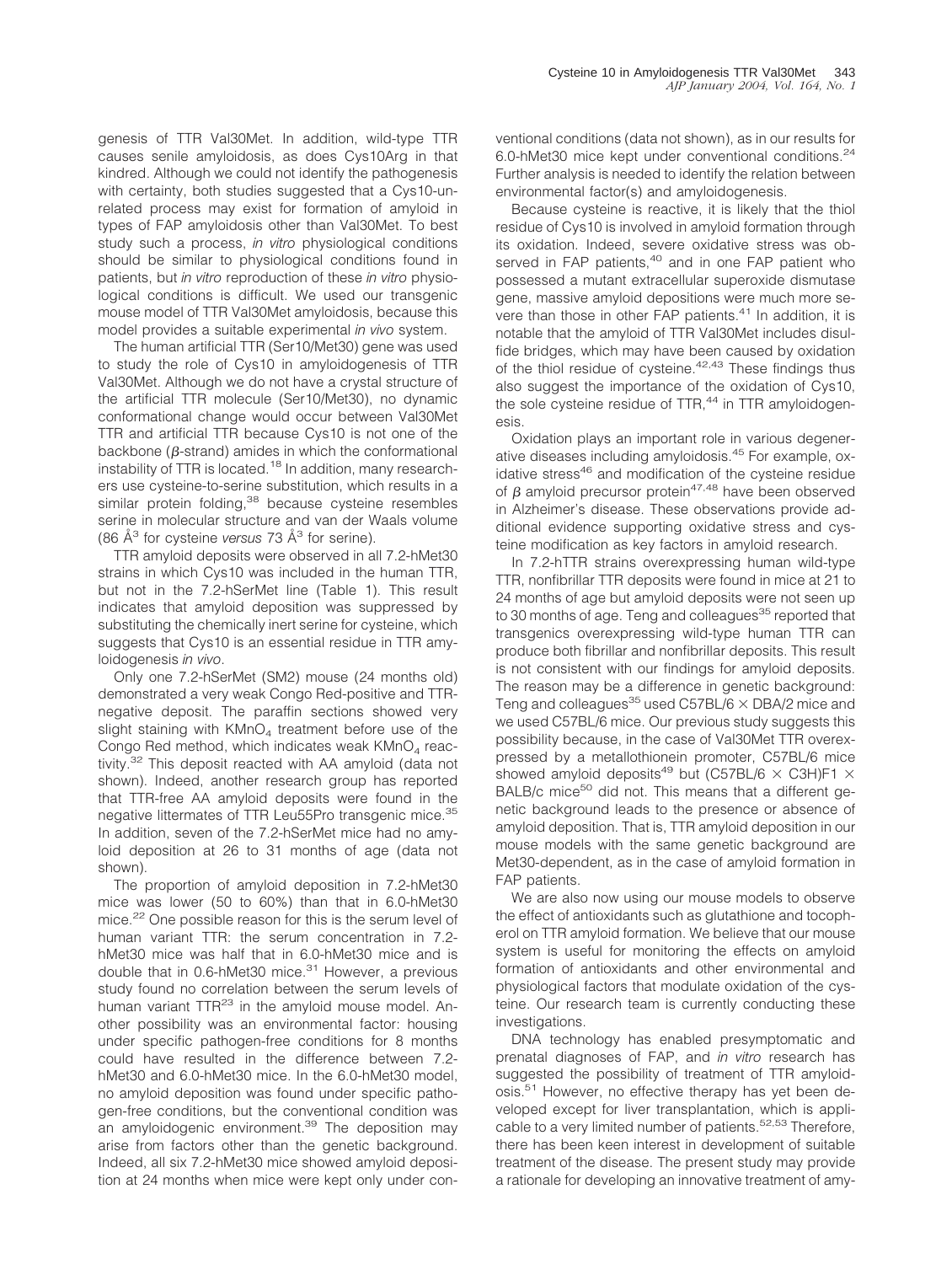loidosis in type I FAP by suppressing reactivity of the thiol residue of Cys10.

#### Acknowledgments

We thank Dr. H. Shimada, Mrs. I. Kawasaki (IMEG, Kumamoto University), and Ms. A. Sugano (Nara Institute of Science and Technology) for their technical assistance.

#### References

- 1. Andrade C: A peculiar form of peripheral neuropathy: familial atypical generalized amyloidosis with special involvement of the peripheral nerves. Brain 1952, 75:408–427
- 2. Glenner GG: Amyloid deposits and amyloidosis—the beta-fibrilloses (parts 1 and 2). N Engl J Med 1980, 306:1283–1343
- 3. Sipe JD, Cohen AS: History of the amyloid fibril. J Struct Biol 2000, 130:88–98
- 4. Costa PP, Figueira AS, Bravo FR: Amyloid fibril protein related to prealbumin in familial amyloidotic polyneuropathy. Proc Natl Acad Sci USA 1978, 75:4499–4503
- 5. Westermark P, Pitkanen P, Benson L, Vahlquist A, Olofsson BO, Cornwell III GG: Serum prealbumin and retinol-binding protein in the prealbumin-related senile and familial forms of systemic amyloidosis. Lab Invest 1985, 52:314–318
- 6. Reilly MM, King RHM: Familial amyloid polyneuropathy. Brain Pathol 1993, 3:165–176
- 7. Tawara S, Nakazato M, Kangawa K, Matsuo H, Araki S: Identification of amyloid prealbumin variant in familial amyloidotic polyneuropathy (Japanese type). Biochem Biophys Res Commun 1983, 116:880–888
- 8. Saraiva MJ, Costa PP, Goodman DS: Studies on plasma transthyretin (prealbumin) in familial amyloidotic polyneuropathy, Portuguese type. J Lab Clin Med 1983, 102:590–603
- 9. Sasaki H, Sakaki Y, Matsuo H, Goto I, Kuroiwa Y, Sahashi I, Takahashi A, Shinoda T, Isobe T, Takagi Y: Diagnosis of familial amyloidotic polyneuropathy by recombinant DNA techniques. Biochem Biophys Res Commun 1984, 125:636–642
- 10. Sasaki H, Sakaki Y, Takagi Y, Sahashi K, Takahashi A, Isobe T, Shinoda T, Matsuo H, Goto I, Kuroiwa Y: Presymptomatic diagnosis of heterozygosity for familial amyloidotic polyneuropathy by recombinant DNA techniques. Lancet 1985, 1:100
- 11. Mita S, Maeda S, Ide M, Tsuzuki T, Shimada K, Araki S: Familial amyloidotic polyneuropathy diagnosed by cloned human prealbumin cDNA. Neurology 1986, 36:298–301
- 12. Benson MD, Cohen AS: Generalized amyloid in a family of Swedish origin—a study of 426 family members in seven generations of a new kinship with neuropathy, nephropathy and central nervous system involvement. Ann Intern Med 1977, 86:419–424
- 13. Sakaki Y, Yoshioka K, Tanahashi H, Furuya H, Sasaki H: Human transthyretin (prealbumin) gene and molecular genetics of familial amyloidotic polyneuropathy. Mol Biol Med 1989, 6:161–168
- 14. Blake CCF, Swan IDA: An X-ray study of the subunit structure of prealbumin. J Mol Biol 1971, 61:217–224
- 15. Soprano DR, Herbert J, Soprano KJ, Schon EA, Goodman DS: Demonstration of transthyretin mRNA in the brain and other extrahepatic tissues in the rat. J Biol Chem 1985, 260:11793–11798
- 16. Terry CJ, Damas AM, Oliveira P, Saraiva MJ, Alves IL, Costa PP, Matias PM, Sakaki Y, Blake CC: Structure of Met30 variant of transthyretin and its amyloidogenic implications. EMBO J 1993, 12:735– 741
- 17. Lai Z, Colon W, Kelly JW: The acid-mediated denaturation pathway of transthyretin yields a conformational intermediate that can self-assemble into amyloid. Biochemistry 1996, 35:6470–6482
- 18. Liu K, Cho HS, Lashuel HA, Kelly JW, Wemmer DE: A glimpse of a possible amyloidogenic intermediate of transthyretin. Nat Struct Biol 2000, 7:754–757
- 19. Colon W, Kelly JW: Partial denaturation of transthyretin is sufficient for amyloid fibril formation in vitro. Biochemistry 1992, 31:8654–8660
- 20. Lashuel AH, Lai Z, Kelly JW: Characterization of the transthyretin acid denaturation pathways by analytical ultracentrifugation: implications

for wild-type, V30M, and L55P amyloid fibril formation. Biochemistry 1998, 37:17851–17864

- 21. Wakasugi S, Inomoto T, Yi S, Naito M, Uehira M, Iwanaga T, Maeda S, Araki K, Miyazaki J, Takahashi K, Shimada K, Yamamura K–I: A transgenic mouse model of familial amyloidotic polyneuropathy. Proc Jpn Acad 1987, 63:344–347
- 22. Shimada K, Maeda S, Murakami T, Nishiguchi S, Tashiro F, Yi S, Wakasugi S, Takahashi K, Yamamura K–I: Transgenic mouse model of familial amyloidotic polyneuropathy. Mol Biol Med 1989, 6:333–343
- 23. Kohno K, Palha JA, Miyakawa K, Saraiva MJ, Ito S, Mabuchi T, Blaner WS, Iijima H, Tsukahara S, Episkopou V, Gottesman ME, Shimada K, Takahashi K, Yamamura K-I, Maeda S: Analysis of amyloid deposition in a transgenic mouse model of homozygous familial amyloidotic polyneuropathy. Am J Pathol 1997, 150:1497–1508
- 24. Takaoka Y, Tashiro F, Yi S, Maeda S, Takahashi K, Sakaki Y, Yamamura K–I: Comparison of amyloid deposition in two lines of transgenic mouse that model familial amyloidotic polyneuropathy, type I. Transgenic Res 1997, 6:261–269
- 25. Tsuzuki T, Mita S, Maeda S, Araki S, Shimada K: Structure of the human prealbumin gene. J Biol Chem 1985, 260:12224–12227
- 26. Toyonaga T, Hino O, Sugai S, Wakasugi S, Abe K, Shichiri M, Yamamura K-I: Chronic active hepatitis in transgenic mice expressing interferon- $\gamma$  in the liver. Proc Natl Acad Sci USA 1994, 91:614– 618
- 27. Furuya H, Saraiva MJ, Gawinowicz MA, Alves IL, Costa PP, Sasaki H, Goto I, Sakaki Y: Production of recombinant human transthyretin with biological activities toward the understanding of the molecular basis of familial amyloidotic polyneuropathy (FAP). Biochemistry 1991, 30: 2415–2421
- 28. Takaoka Y, Ideguchi H, Matsuda M, Sakamoto N, Takeuchi T, Fukumaki Y: A novel mutation in the erythrocyte protein 4.2 gene of Japanese patients with hereditary spherocytosis (protein 4.2 Fukuoka). Br J Haematol 1994, 88:527–533
- 29. Yamamura K–I, Kikutani H, Takahashi N, Taga T, Akira S, Kawai K, Fukuchi K, Kumahara Y, Honjo T, Kishimoto T: Introduction of human gamma 1 immunoglobulin genes into fertilized mouse eggs. J Biochem (Tokyo) 1984, 96:357–363
- 30. Southern EM: Detection of specific sequences among DNA fragments separated by gel electrophoresis. J Mol Biol 1975, 98:503–517
- 31. Nagata Y, Tashiro F, Yi S, Murakami T, Maeda S, Takahashi K, Shimada K, Okamura H, Yamamura K-I: A 6-kb upstream region of the human transthyretin gene can direct developmental, tissue-specific, and quantitatively normal expression in transgenic mouse. J Biochem (Tokyo) 1995, 117:169–175
- 32. Wright JR: Potassium permanganate reaction in amyloidosis. Lab Invest 1977, 36:274–281
- 33. Isobe S, Chen ST, Nakane PK, Brown WR: Studies on translocation of immunoglobulins across intestinal epithelium. 1. Improvements in the peroxidase-labeled antibody method for application to study of human intestinal mucosa. Acta Histochem Cytochem 1977, 10:161–171
- 34. Sousa MM, Fernandes R, Palha JA, Taboada A, Vieira P, Saraiva MJ: Evidence for early cytotoxic aggregates in transgenic mice for human transthyretin Leu55Pro. Am J Pathol 2002, 161:1935–1948
- 35. Teng MH, Yin JY, Vidal R, Ghiso J, Kumar A, Rabenou R, Shah A, Jacobson DR, Tagoe C, Gallo G, Buxbaum J: Amyloid and nonfibrillar deposits in mice transgenic for wild-type human transthyretin: a possible model for senile systemic amyloidosis. Lab Invest 2001, 81:385– 396
- 36. Uemichi T, Murrell JR, Zeldenrust S, Benson MD: A new mutant transthyretin (Arg 10) associated with familial amyloid polyneuropathy. J Med Genet 1992, 29:888–891
- 37. McCutchen SL, Kelly JW: Intermolecular disulfide linkages are not required for transthyretin amyloid fibril formation in vitro. Biochem Biophys Res Commun 1993, 197:415–421
- 38. Smith CJ, Marnett LJ: Effects of cysteine-to-serine mutations on structural and functional properties of prostaglandin endoperoxide synthase. Arch Biochem Biophys 1996, 335:342–350
- 39. Noguchi H, Ohta M, Wakasugi S, Noguchi K, Nakamura N, Nakamura O, Miyakawa K, Takeya M, Suzuki M, Nakagata N, Urano T, Ono T, Yamamura K-I: Effect of the intestinal flora on amyloid deposition in a transgenic mouse model of familial amyloidotic polyneuropathy. Exp Anim 2002, 51:309–316
- 40. Ando Y, Nyhlin N, Suhr O, Holmgren G, Uchida K, Sahly M, Yamashita T, Terasaki H, Nakamura M, Uchino M, Ando M: Oxidative stress is